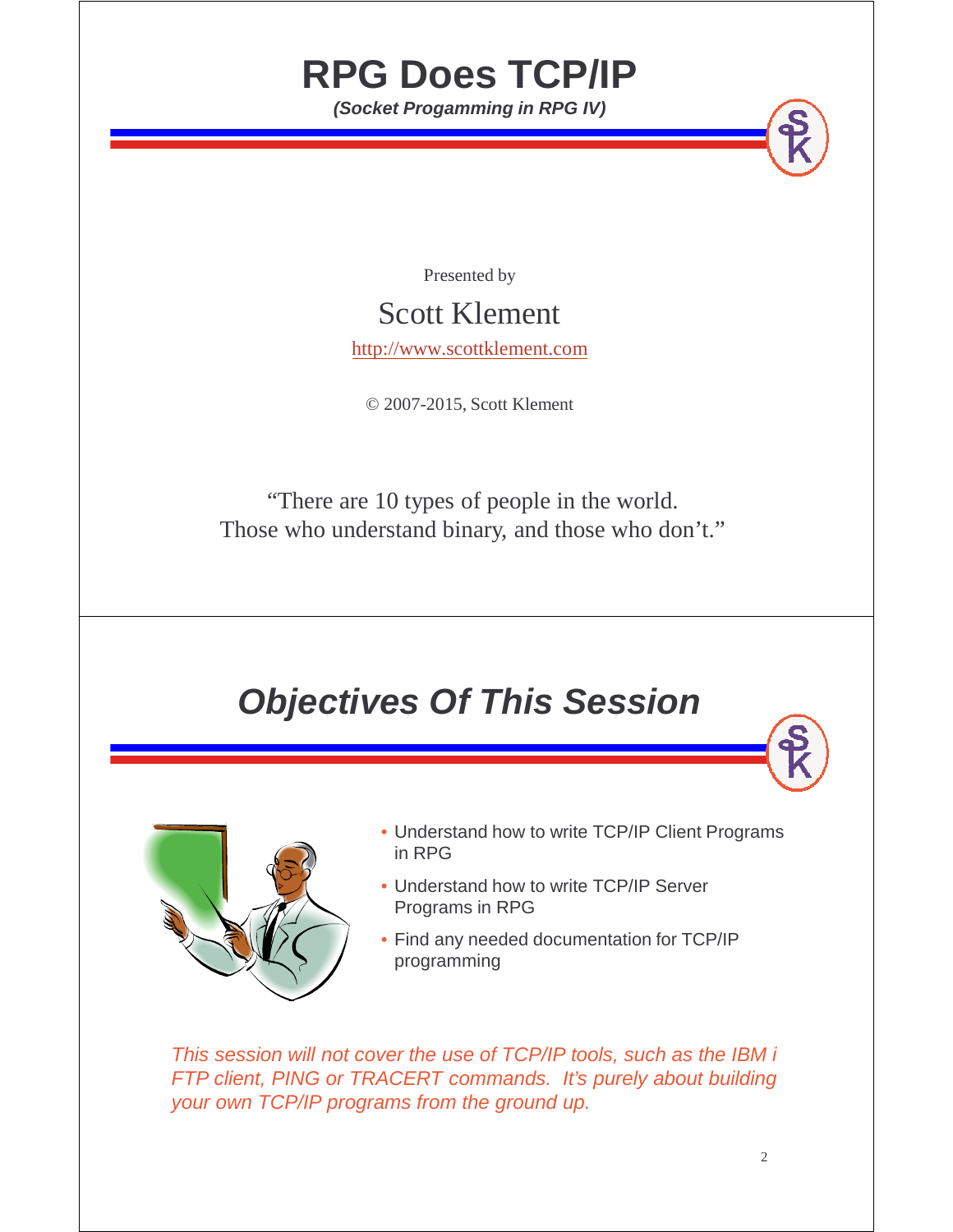## **Sample Scenarios using TCP/IP**

- A custom-designed "thick-client" program. (Windows GUI and RPG backend)
- Any place you might have written custom communications (such as ICF files) in the past can be replaced with a pure TCP/IP solution.
- Server-to-server interfacing. Real-time communication between two backend servers (even if they're on different platforms and in different programming languages.)
- You may want to write your own tools that use standard Internet protocols such as Telnet, FTP, HTTP, E-mail, etc. You can write your own TCP/IP tools from the ground up in RPG. -- or invent your own!
- Direct communication with a sign, scale, printer, barcode scanner, etc.

## **TCP/IP is a Suite of Protocols**

**There are four main network protocols in the TCP/IP suite. The name "TCP/IP" is taken from the two most popular of these protocols.**

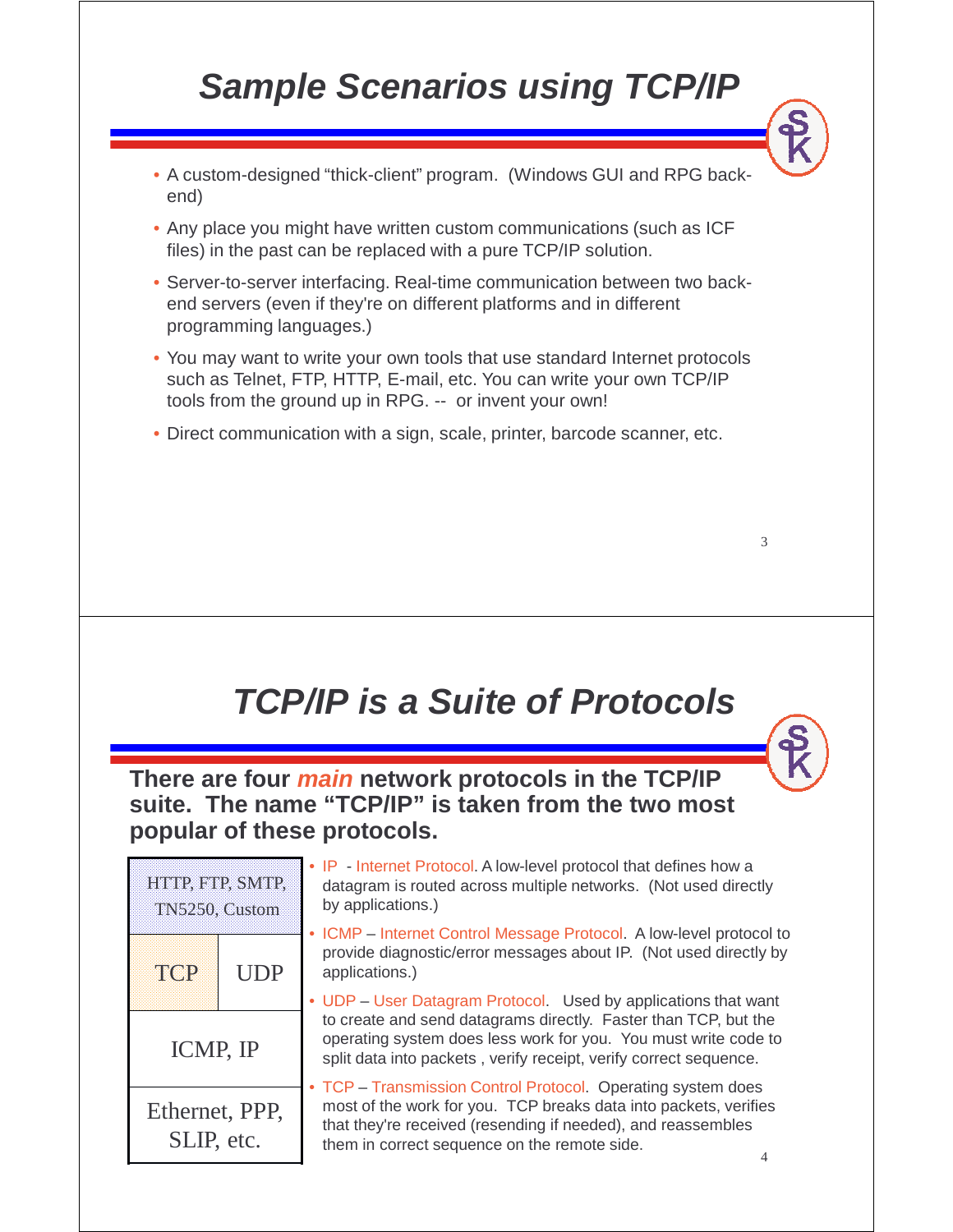#### **The Socket APIs**

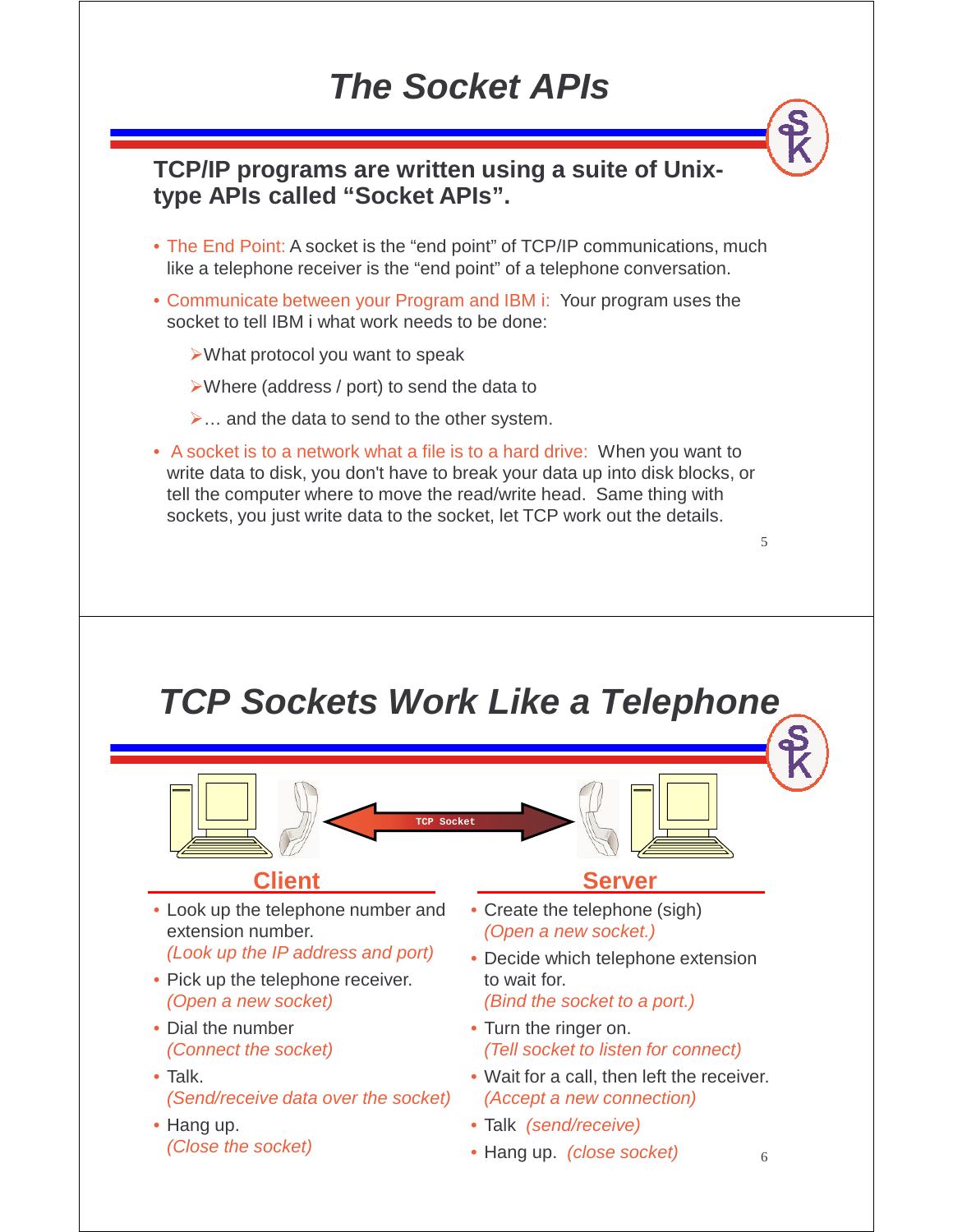#### The GETTIME Program

To demonstrate the concepts in this presentation, I've developed some simple example programs:

GETTIME – client program

- Accept an IP address or Domain name as a parameter.
- Connect to port 8123 on the server (specified in first parm)
- Send the "SEND TIME" command.
- Receive back the time stamp.
- Use DSPLY to display it on the screen.

SHOWTIME – server program

- Wait for a connection on port 8123
- Wait for a command from the client (only supported command is "SEND TIME")
- Send the current time from the system clock.
- Disconnect.

When I call GETTIME, it will produce results like this:

**CALL GETTIME PARM('server6.scottklement.com') DSPLY Server's time is: 2007-04-03-12.19.47.692000**

Objective 1

# **HOW TO WRITE A CLIENT PROGRAM**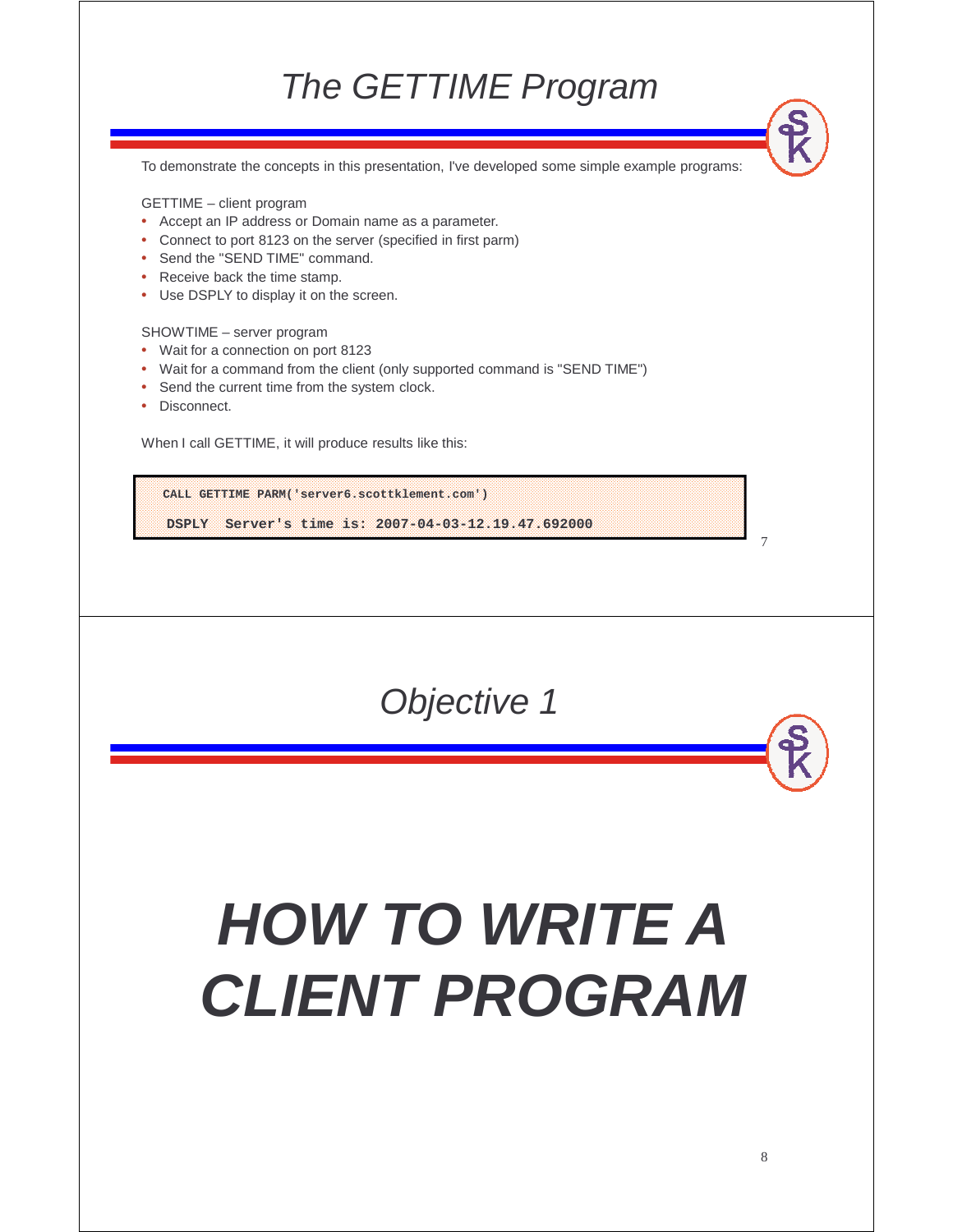#### Binary vs. Dotted Addresses

#### **BINARY IP ADDRESS**

Computer uses a 4-byte binary number (10U 0 in RPG), such as **x'C0A864C8'**

#### **DOTTED IP ADDRESS**

People print each byte as a separate number, separated with a "dot". **Example: 192.168.100.200**

**These represent the same address – just different ways of writing it. When the user gives you a "dotted" IP address, you need a way to convert it to binary format.**

**You do that with the inet\_addr() API….**

## The inet\_addr() API

9

Convert a "dotted" address to binary

**The inet\_addr() API converts a dotted address to a binary IP address.**

| D inet addr. | PR | 10U 0 ExtProc('inet_addr') |  |
|--------------|----|----------------------------|--|
| D char addr  |    | * value options (*string)  |  |

**I have a copy book called SOCKET\_H that contains all of the prototypes, named constants, and data structures used with the socket APIs. You can download it from my Web site at:**

**http://www.scottklement.com/presentations/**

| /copy socket h               |          |                                                 |  |
|------------------------------|----------|-------------------------------------------------|--|
| D dotted<br>D ip addr        | 18<br>18 | 15a<br>$10u$ $0$                                |  |
| $doted = '192.168.100.200';$ |          | $ip\_addr = incl\_addr(\text{string}(dotted));$ |  |
| ip_addr is now 3232261320    |          |                                                 |  |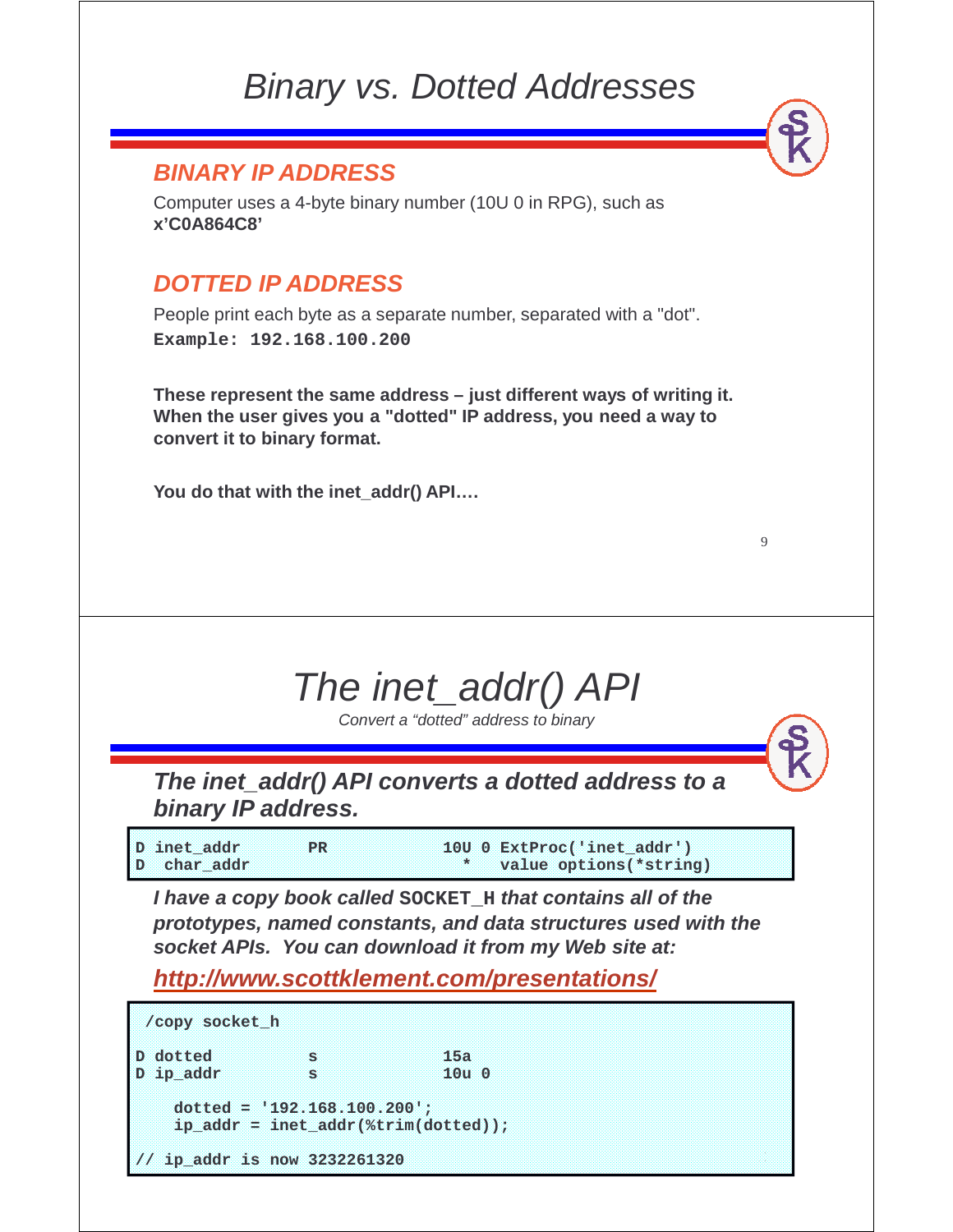#### Get IP Address for Domain Name

#### **NAMES NOT NUMBERS!!**

Instead of an IP address, the user might give you a name like:

www.google.com -or- isociety.common.org

In order for your system to translate names to numbers, it has to be told where to find a DNS server. You can specify an IP address for a DNS server on the following command:

**CHGTCPDMN HOSTNAME('mycomputer') DMNNAME('example.com') HOSTSCHPTY(\*LOCAL) INTNETADR('x.x.x.x')**

You can run the DNS server on your IBM i box, but you don't have to. IBM i is quite happy to use a server running on Windows, Unix, etc. You can even use one provided by your ISP. Just put the correct IP address in the INTNETADR parm above.

11

#### Gethostbyname() API

Look up ("resolve") the IP address for a host name

**/copy socket\_h D host s 100A inz('isociety.common.org') D ip\_addr s 10u 0 . . . D gethostbyname PR \* extProc('gethostbyname')**   $value$  options(\*string) D hostent DS Based(p\_hostent)<br>
D h name **a** h\_name **D h\_aliases \* D h\_addrtype 5I 0 D h\_length 5I 0 D h\_addrlist \***  S \* Based(h\_addrlist) D h\_addr S 10U 0 Based(p\_h\_addr) **gethostbyname() definition from SOCKET\_H: Using gethostbyname() in your RPG program:**

**p\_hostent = gethostbyname(%trim(host)); if (p\_hostent = \*null); errMsg = 'Host not found!'; else; ip\_addr = h\_addr; endif; Performs lookup in BOTH host table and DNS.**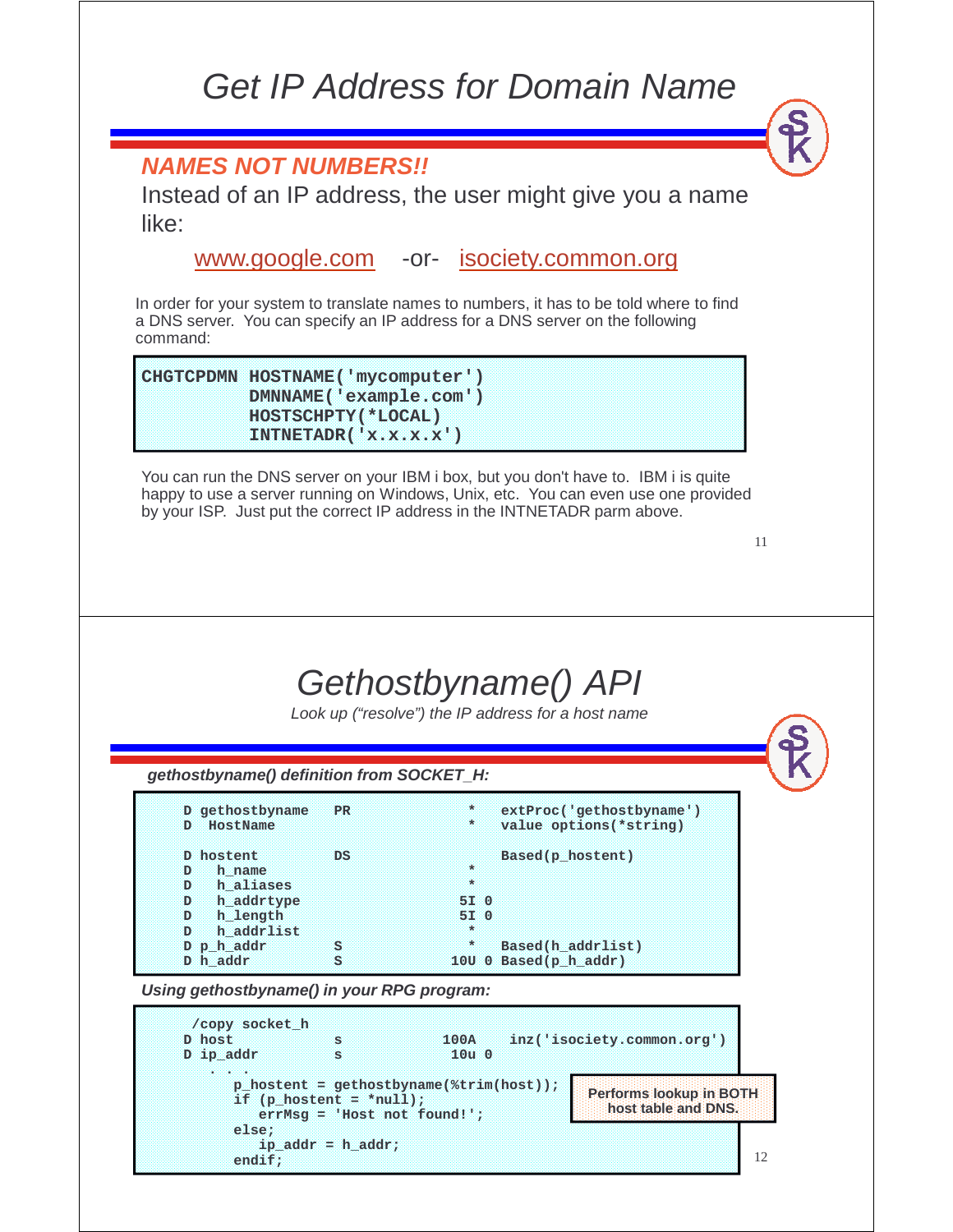#### Handle Both IP Address and DNS

| c | <b>EXECUTIVE DAM</b> | <b>PINISTI</b>                                |      |
|---|----------------------|-----------------------------------------------|------|
| c |                      | <b>PARM</b>                                   | host |
|   | / free               |                                               |      |
|   |                      | ip addr = inet addr( $strim(host)$ );         |      |
|   |                      | if (ip addr = INADDR NONE);                   |      |
|   |                      | $p$ hostent = qethostbyname( $%$ trim(host)); |      |
|   |                      | if (p hostent = $\star$ null);                |      |
|   |                      | $errMsq = 'Host not found!'$                  |      |
|   | else;                |                                               |      |
|   |                      | $ip:addr == h:addr;$                          |      |
|   | endif:               |                                               |      |
|   | endiff;              |                                               |      |
|   |                      |                                               |      |

- $\triangleright$  First try inet\_addr() to see if it's a valid IP address.
- > If not valid, inet\_addr() will return INADDR\_NONE
- $\triangleright$  Then try gethostbyname().

13

#### **Ports**

#### **Think about this:**

- $\triangleright$  An IP address gets you to the right computer (actually, network interface!)
- $\triangleright$  How do you get to the right application (program) within that computer?
- $\triangleright$  Port numbers are sent in each packet to distinguish each program from the others.
- $\triangleright$  Servers usually use a "well-known" port number so clients know who to connect to. It's always the same for that particular server.
- $\triangleright$  Kinda like a telephone extension number. (dial 1-800-KLEMENT, then you hear "if you know your party's extension, please dial it now…)

**FTP is always 21. TELNET is always 23. SMTP (email) is always 25. HTTP is always 80 Ports above 4000 are used for "custom programming" …etc…**

**The SHOWADDR (time server) example program will run on port 8123.**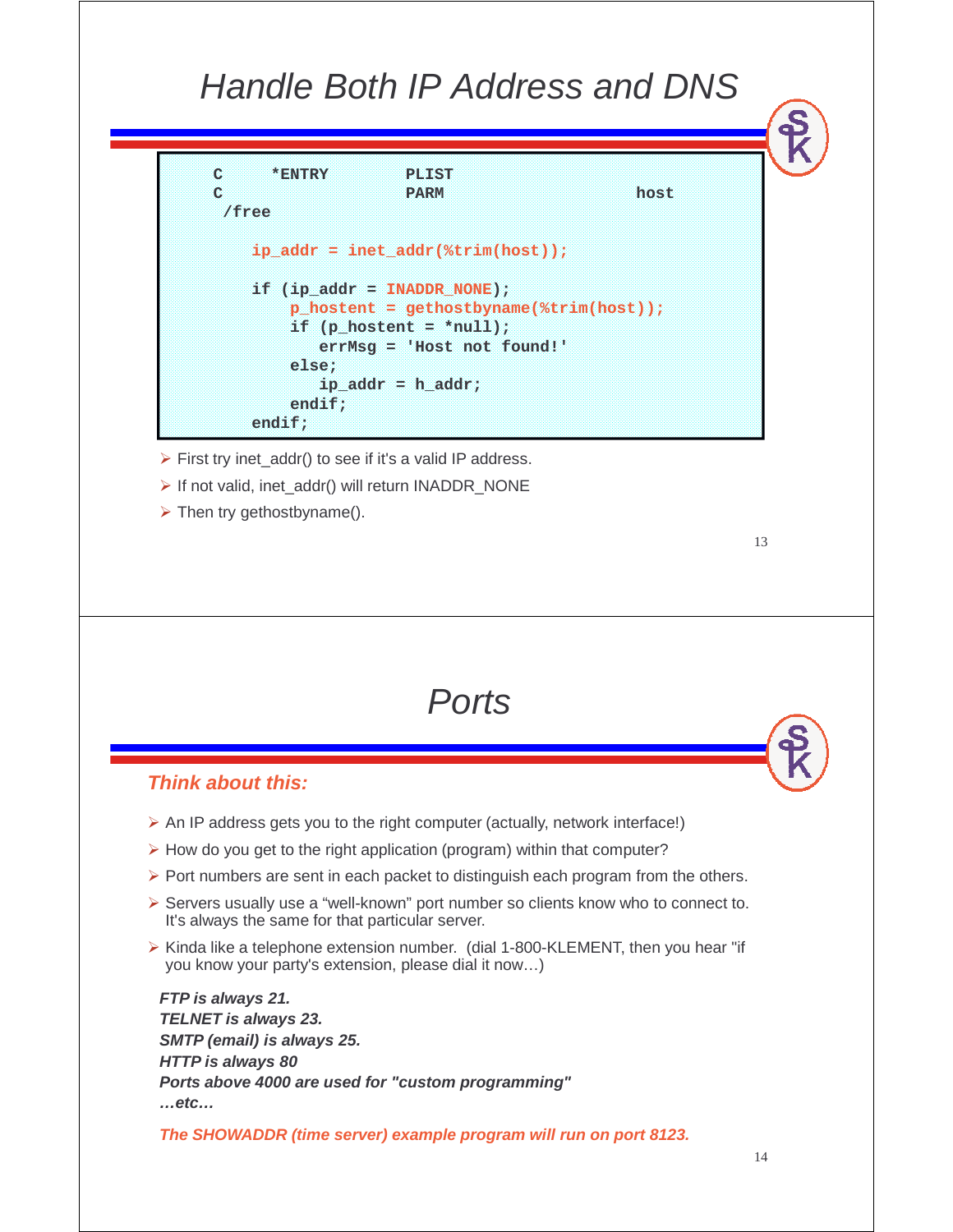#### The socket() API

Pick Up the Phone / Create Socket

**Once you know who you're connecting to, you need a socket to work with.** 

#### **From SOCKET\_H:**

| D AddrFamily<br><b>101.0 Value</b><br><b>101.0 Value</b><br>D SocketType | D socket<br>PR | 10I 0 ExtProc('socket') |
|--------------------------------------------------------------------------|----------------|-------------------------|
|                                                                          |                |                         |
|                                                                          |                |                         |
| <b>10I O Value</b><br>D Protocol                                         |                |                         |

**Sockets can be used with many different types of networks ( IPv4, IPv6, IPX/SPX, UNIX domain). You have to tell the system what type you want.**

- **AddrFamily = address family (protocol family), i.e. which protocol suite to use.**
	- **AF\_INET means TCP/IP (IPv4)**
	- **AF\_INET6 means TCP/IP (IPv6)**
- **SocketType = Type of socket**
	- **SOCK\_STREAM = stream socket (TCP)**
	- **SOCK\_DGRAM = datagram socket (UDP)**
- **Protocol = Which protocol within the family.** 
	- **IPPROTO** IP = Use TCP or UDP based on the SocketType parameter.

#### socket() API Sample Code

**The socket() API returns a "socket descriptor", or -1 if an error occurs.**

#### **SOCKET DESCRIPTOR:**

**Because you can have many simultaneous sockets, and they don't have a name (like the filenames you'd put on an F-spec) you need a way to keep track of each socket you open.**

**The socket() API returns a number that IBM i uses internally to keep it straight from other connections.** 

**You must save that number into a variable, and pass it to subsequent APIs to tell them which socket to operate on.**

| /copy socket h                          |            |                                                      |  |
|-----------------------------------------|------------|------------------------------------------------------|--|
| D mySock                                | <b>SSS</b> | 10100                                                |  |
| <b><i>CONTRACTOR</i></b>                |            |                                                      |  |
|                                         |            | mySock = socket( AF INET: SOCK STREAM: IPPROTO IP ); |  |
| if $(mySock = -1)$ ;<br>// handle error |            |                                                      |  |

16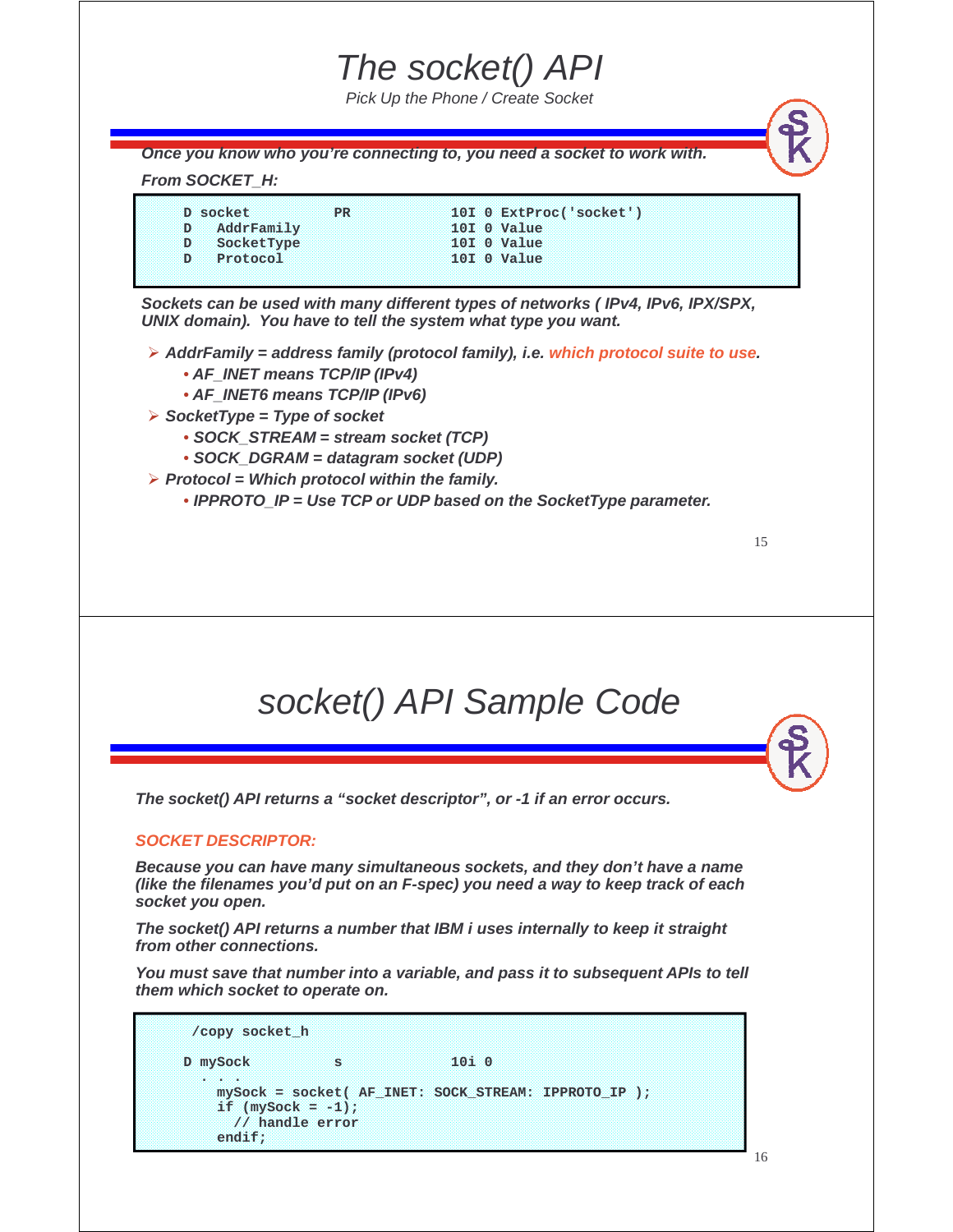#### The connect() API

Dial Phone / Connect Socket

**A socket address data structure (IPv4 version shown) stores info about the address and port to connect to. From SOCKET\_H:**

| D sockaddr in                  | <b>DS</b> |             | based(p_sockaddr) |  |
|--------------------------------|-----------|-------------|-------------------|--|
| sin Family<br>ma <b>d</b> essa |           | <b>ST</b>   |                   |  |
| sin Port                       |           | <b>30 C</b> |                   |  |
| sin addr                       |           | $-100C$     |                   |  |
| sin zero                       |           |             |                   |  |

 **Sin\_Family identifies which "address family" (or protocol suite = TCP/IP) Sin\_Zero should always be hex zeroes.**

| D Sock Desc<br><b>IOTHO VALUE</b><br>$\star$ <b>VALUE</b><br>D p SockAddr | <b>PR</b><br>D connect | $10I$ 0 ExtProc('connect') |
|---------------------------------------------------------------------------|------------------------|----------------------------|
|                                                                           |                        |                            |
|                                                                           |                        |                            |
|                                                                           | D AddressLen           | <b>ELOTELO AVALIADE</b>    |

- $>$  Sock Desc = the descriptor (the number returned by the socket() API)
- **p\_SockAddr = Address (%ADDR) of the socket address data structure.**
- **AddressLen = The size (%SIZE) of the socket address in bytes.**

**Returns 0 if connected successfully, or -1 if an error occurs.**

```
17
```
#### connect() API Sample Code

**In your RPG program:**

| /copy socket h        |                           |      |                                                                                                                           |  |
|-----------------------|---------------------------|------|---------------------------------------------------------------------------------------------------------------------------|--|
| <b>D</b> connto       | ds                        |      | likeds(sockaddr in)                                                                                                       |  |
| D rc                  | s                         | 1010 |                                                                                                                           |  |
| connto = $*allx'00';$ | $control.sin port = 8123$ |      | connto.sin family = AF INET; $//$ Type of address<br>connto.sin addr = IP Addr; // Result of DNS lookup<br>// port number |  |
|                       |                           |      | rc = connect( mySock: %addr(connto): %size(connto) );                                                                     |  |
| $if (rc = -1)$ ;      |                           |      |                                                                                                                           |  |
|                       | // error has occurred     |      |                                                                                                                           |  |
| endif;                |                           |      |                                                                                                                           |  |

**Most errors in a TCP/IP client program occur during this API, because it's the first place where bytes are sent/received from the remote computer – so if there's something wrong with the connection, this is the first place you'll notice it!**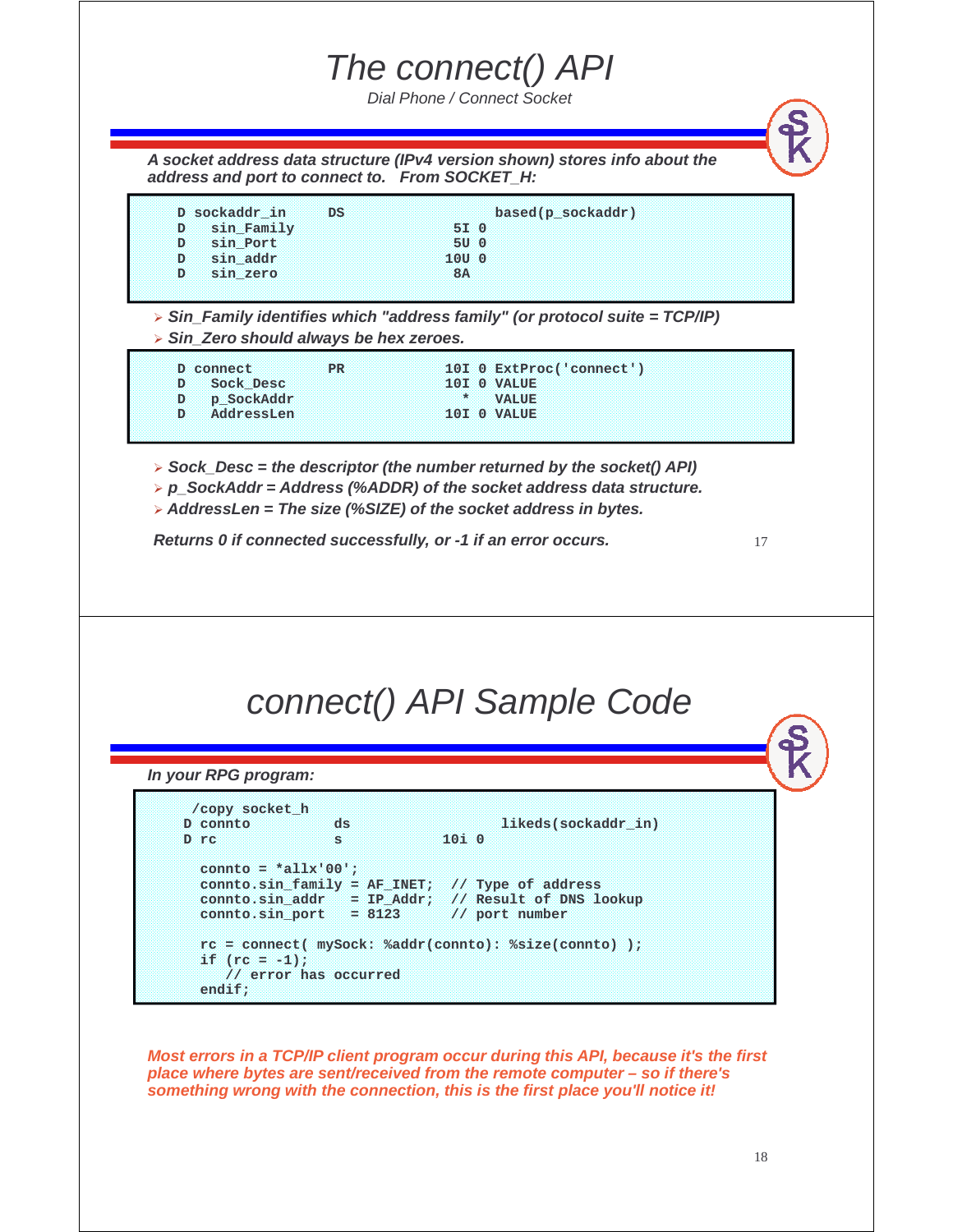## The send() and recv() APIs

Talk / Hold a Conversation

| D Send                 | <b>PR</b> |     | 101 0 ExtProc('send') |  |
|------------------------|-----------|-----|-----------------------|--|
| Sock Desc<br>D.        |           |     | 10I O Value           |  |
| p Buffer<br>D.         |           | 348 | Value                 |  |
| Đ<br><b>BufferLen</b>  |           |     | 10I O Value           |  |
| D.<br>Flags            |           |     | 10I O Value           |  |
| <b>D</b> Recy          | <b>PR</b> |     | 101 0 ExtProc('recv') |  |
| Sock Desc<br>Ð         |           |     | 10I O Value           |  |
| p Buffer<br>D          |           | 32  | <b>Value</b>          |  |
| Đ.<br><b>BufferLen</b> |           |     | 10I O Value           |  |
| D.<br>Flags            |           |     | 10I O Value           |  |
|                        |           |     |                       |  |

- **Sock Desc** = descriptor (value returned by socket() API)
- **p** buffer = address of variable to send/receive.
- **BufferLen** = length of data to send, or size of variable to receive data into.
- **Flags** = Almost never used. Pass 0 for this parameter.

**When receiving:** How much data depends on how much is immediately available – NOT like a record. Variable won't always be filled, or match the exact size that was written on the other end.

19

#### Translating Data

Since most network applications communicate in ASCII, you'll need to be able to convert ASCII to EBCDIC and vice-versa.

| <b>D QDCXLATE</b>                               | ExtPgm('QDCXLATE'        |  |
|-------------------------------------------------|--------------------------|--|
| $\circ$ D $\circ$ $\circ$ $\bullet$ Len $\circ$ | 5p 0 const               |  |
| <b>MD GALA</b>                                  | 32767A options(*varsize) |  |
| D table                                         | 10a constv               |  |

QDCXLATE is a system API that can translate data according to a table. IBM provides many tables, but for simple applications, I typically use these:

- QTCPASC = translate EBCDIC to ASCII
- QTCPEBC = translate ASCII to EBCDIC

QDCXLATE is a simple way to convert data, suitable for simple applications. The iconv() API is a better solution, but much more complicated, so I use QDCXLATE in my examples.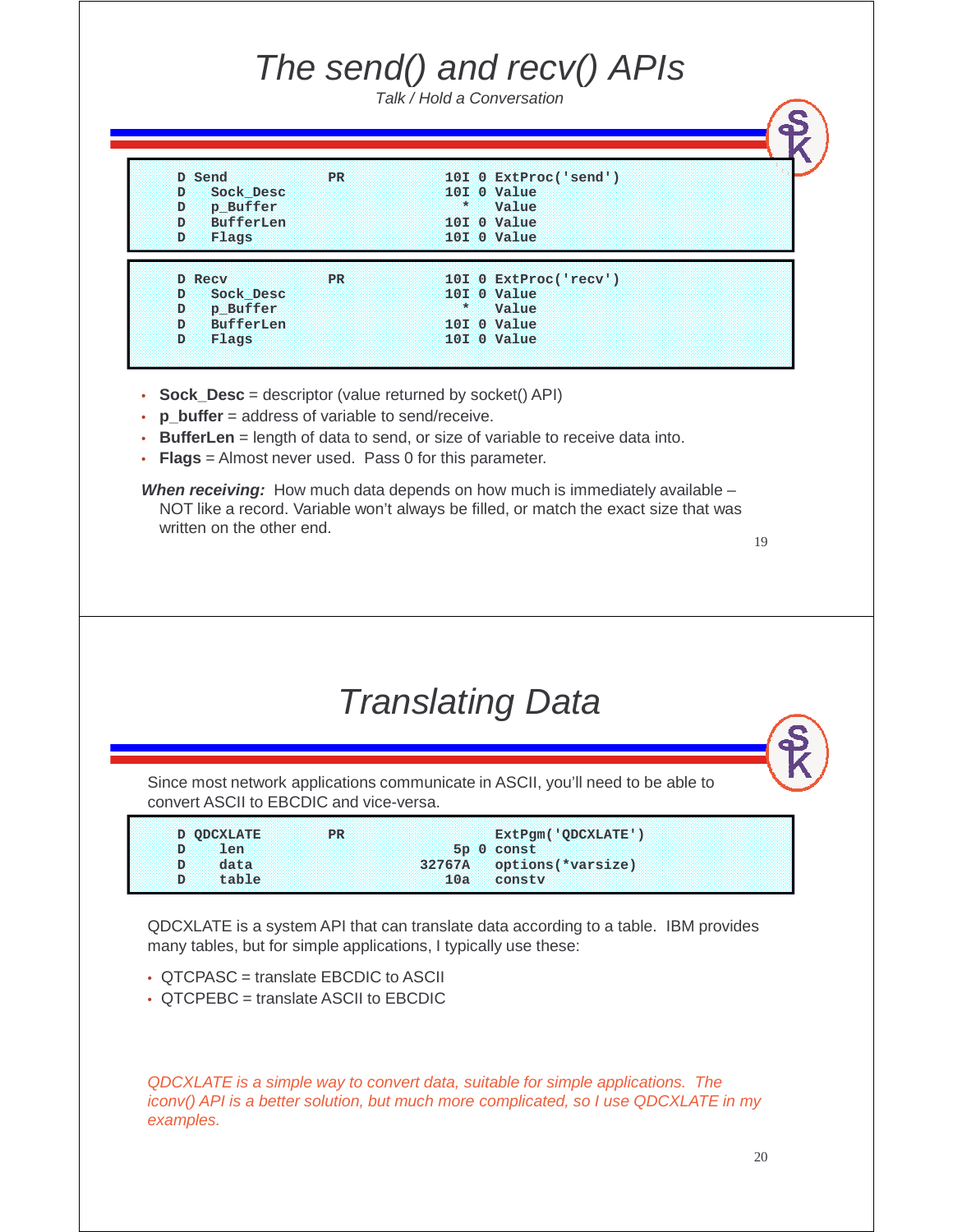#### Sample Code to Send Data

This is code from a custom application that synchronizes time between two servers. After connecting, the client sends a command to the server that says 'SEND TIME'.

**D cmd s 20a D len s 10i 0 D CRLF c x'0d25' . . . cmd = 'SEND TIME' + CRLF; QDCXLATE( %len(%trimr(cmd)): cmd: 'QTCPASC'); len = send( mySock: %addr(cmd): %len(%trimr(cmd)): 0); if (len < %len(%trimr(cmd))); errMsg = 'Error during send.'; endif;**

There's nothing special about the string "SEND TIME", it could be any data I wanted to send to the server program. In this case, the server program waits for the words "SEND TIME" and when it receives them, it sends it's current time stamp.

21

#### Sample Code to Receive Data

The time stamp the server sends is always 26 bytes long, but depending on the network speed, it may not all arrive in one recv() call. I use a loop to add the data together til I have all 26 bytes.

```
D tempvar s 26a
D response s 26a varying
  . . .
   response = '';
   dou %len(response) = 26;
      len = recv( mySock: %addr(tempvar): %size(tempvar): 0);
      if (len = -1);
          errMsg = 'Error during recv.';
      endif;
      response = response + %subst(tempvar:1:len);
   enddo;
   len = %len(response);
   tempvar = response;
   QDCXLATE( len : tempvar: 'QTCPEBC' );
   response = %subst(tempvar: 1: len);
```
**dsply ('Server''s time is: ' + response);**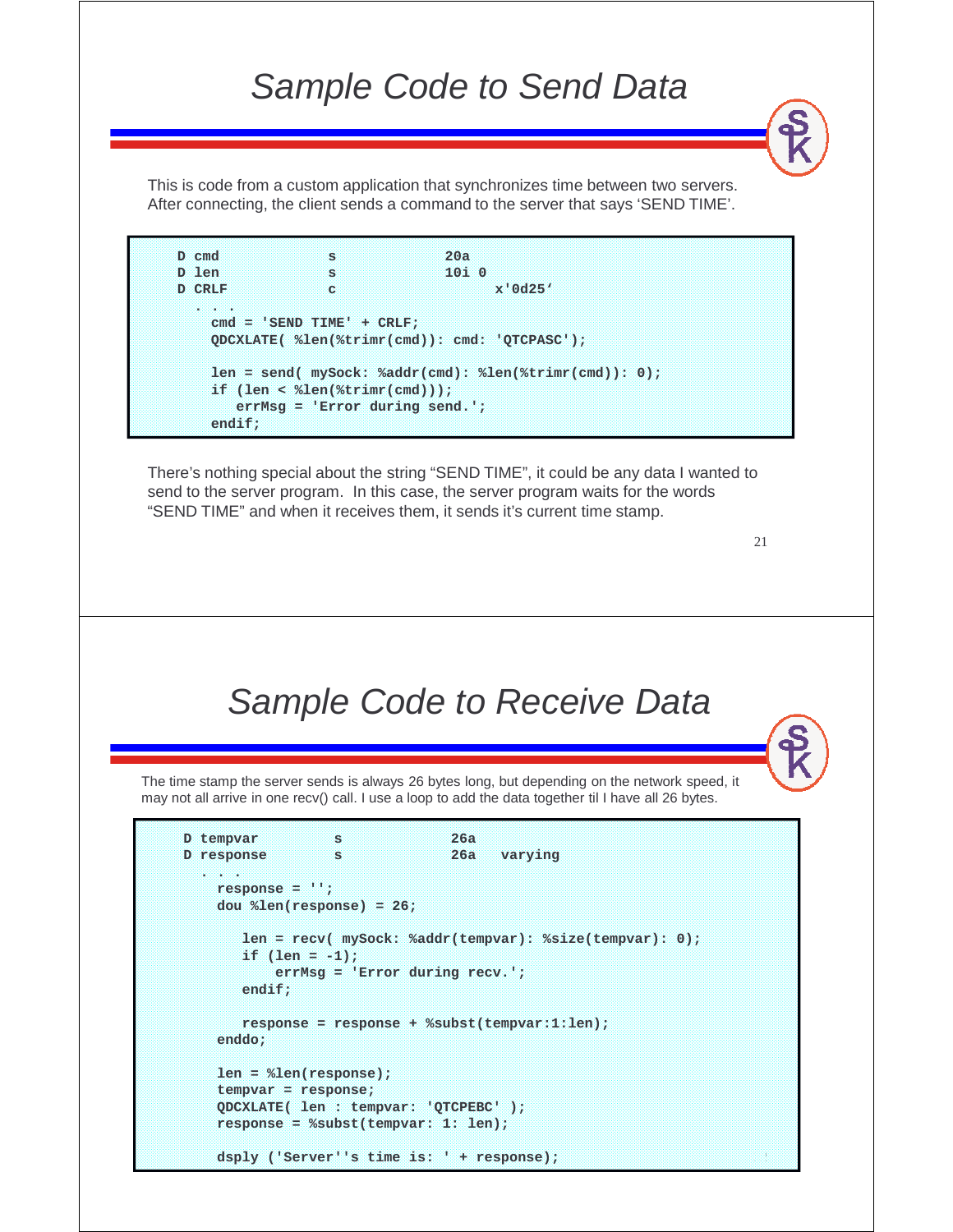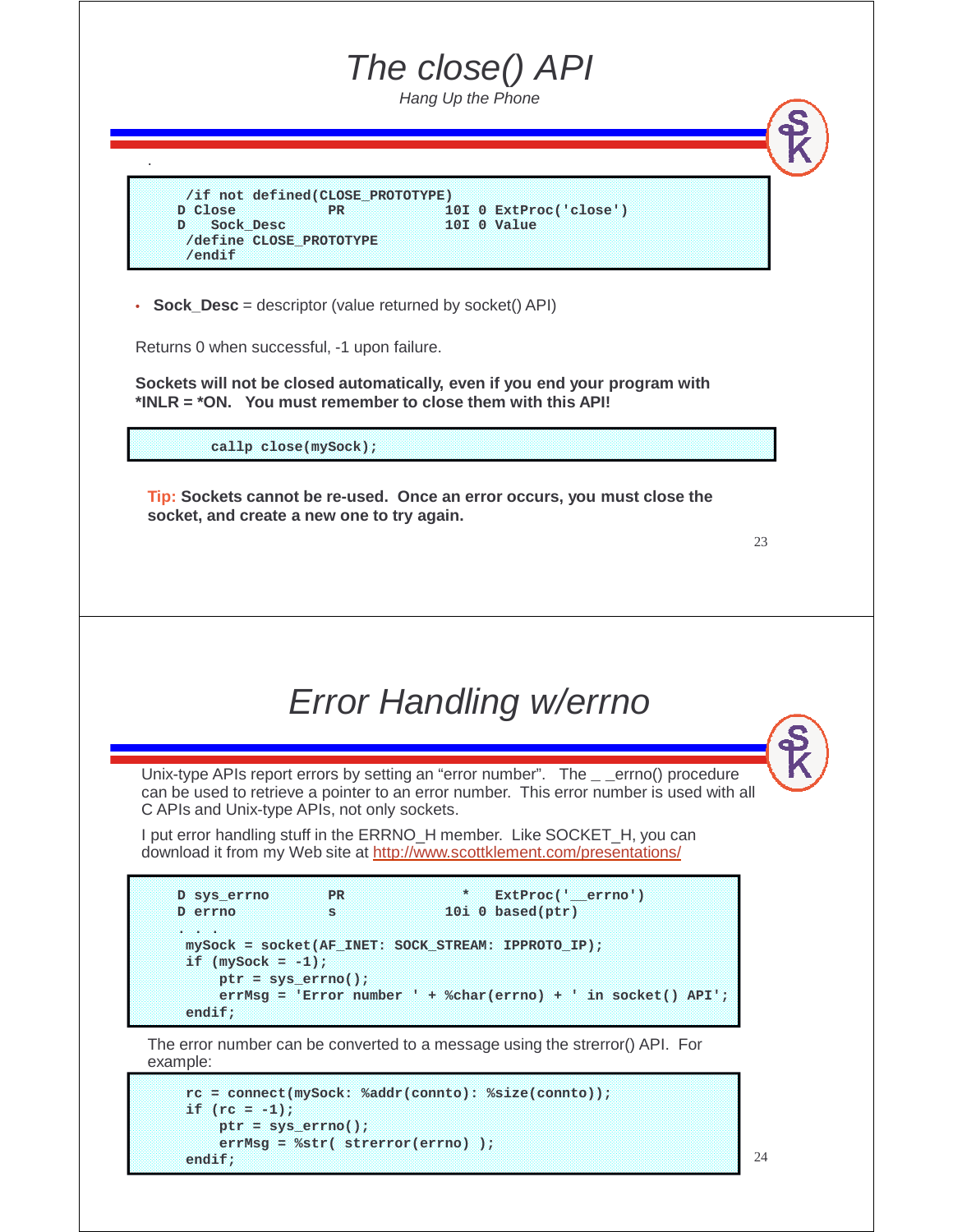#### Error Constants

There are named constants that correspond to each possible value of "errno". Here's a partial list (from ERRNO\_H). These are the error codes listed in the IBM manuals.

**\* Address already in use. D EADDRINUSE C 3420 \* Address not available. D EADDRNOTAVAIL C 3421 \* The type of socket is not supported in this address family. D EAFNOSUPPORT C 3422 \* Operation already in progress. D EALREADY C 3423 \* Connection ended abnormally. D ECONNABORTED C 3424 \* A remote host refused an attempted connect operation D ECONNREFUSED C 3425 \* A connection with a remote socket was reset by that socket. D ECONNRESET C 3426 \* Operation requires destination address. D EDESTADDRREQ C 3427 \* A remote host is not available. D EHOSTDOWN C 3428**

Error Numbers Used in Program

In this example, a different message is supplied for some errors to make them clearer to the user. It illustrates how you might use an error constant in your program.

```
repeat = *off;
dou not repeat;
  rc = connect( mySock: %addr(connto): %size(connto));
  if (rc = -1);
     ptr = sys_errno();
     select;
     when errno = EINTR;
        repeat = *on;
      when errno = ECONNREFUSED;
        errMsg = 'No server program running on remote computer.';
      when errno = EHOSTDOWN;
        errMsg = 'Remote computer is down';
     other;
        errMsg = %str( strerror(errno) );
      endsl;
      exsr LogError;
  endif;
enddo;
```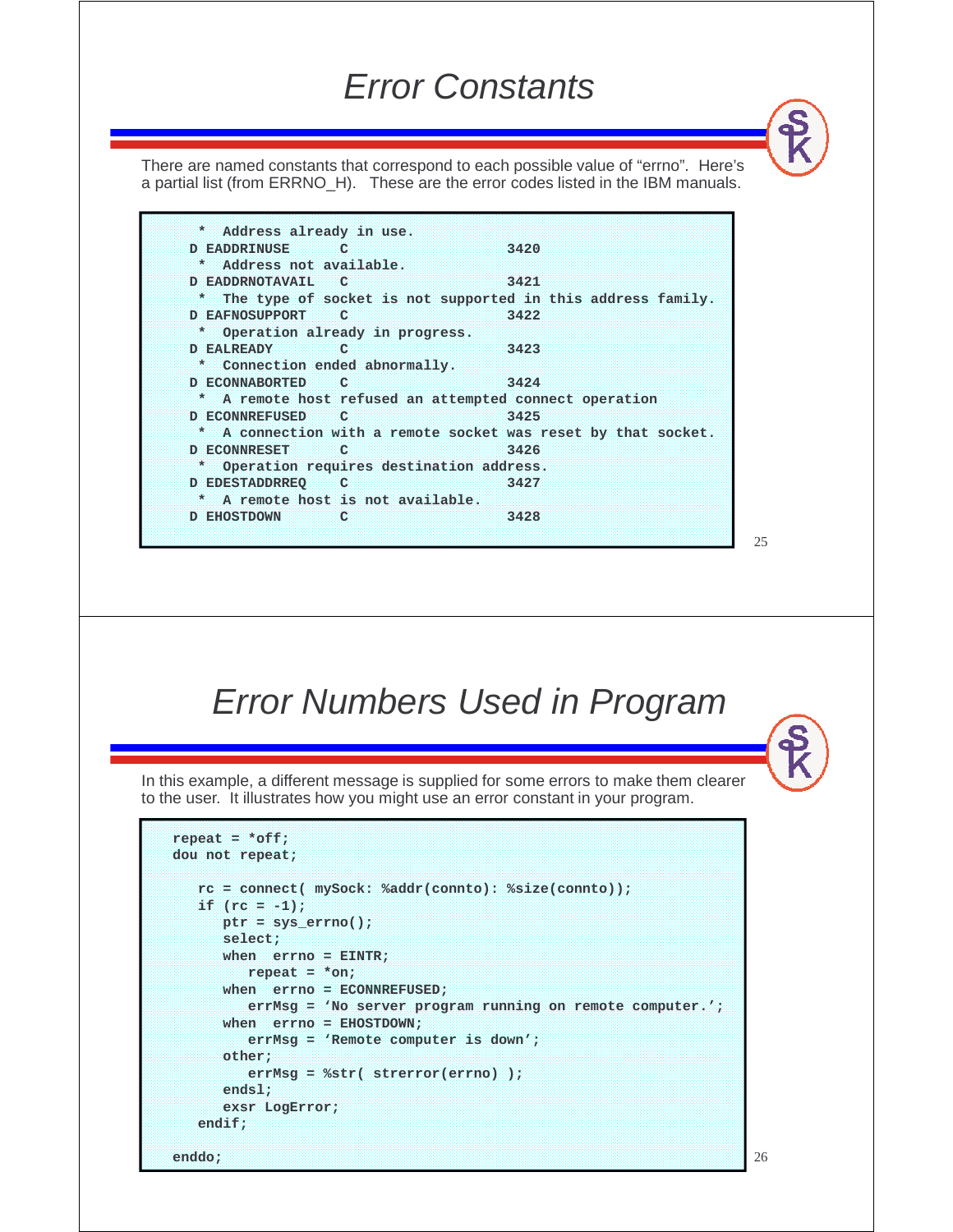Objective 2

# **HOW TO WRITE A SERVER PROGRAM**

#### The Easy Way to Write a Server

**Due to time constraints, I'll only describe the "easy way" to create a TCP server in this talk.** 

Rather than doing all the work yourself, use INETD. You configure it:

- Port server runs on (using service table)
- Type of socket (tcp or udp)
- Name of your program.

#### INETD will:

- 1. Sit and wait for a client to connect.
- 2. Create a new socket for the new connection. (It will always be #0)
- 3. Submit your program to batch (with the socket already connected) to talk to the client.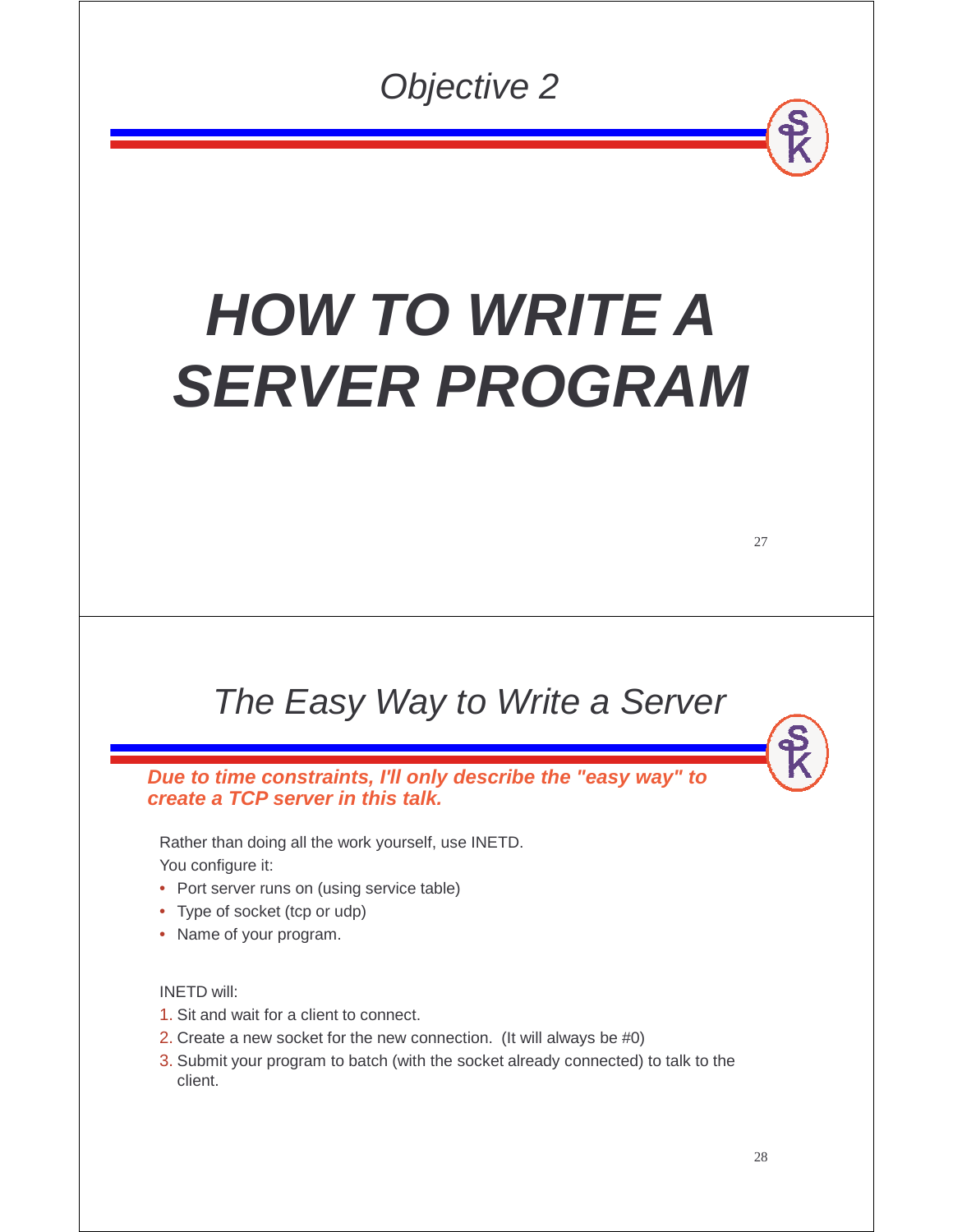## Setting Up Your Service

For time "TIMEDEMO" server (the one that returns the current time stamp for synching the clock) to work, I need to register it with inetd. To do that, I have to follow these steps:

• Add my new custom service to the system's service table.

**ADDSRVTBLE SERVICE('timedemo') PORT(8123) PROTOCOL('tcp')**

• Edit inetd's configuration file to tell it which services to listen on, and which programs to submit for each service.

**EDTF '/QIBM/USERDATA/OS400/INETD/inetd.conf'**

Unfortunately, IBM does not provide a GUI tool (that I know of) for configuring INETD. Plus, the documentation is a bit sketchy. However, it's the same as the inetd programs that are ubiquitos on Unix systems, so the manual pages for Unix explain the setup:

Here's a link to the one for FreeBSD (open source Unix for the PC):

http://www.freebsd.org/cgi/man.cgi?query=inetd.conf&format=html

29

30

#### Service Table

**Every system has a table (file) that lets you cross reference wellknown services to port numbers.**

- $\triangleright$  Not distributed across the Internet like DNS.
- $\triangleright$  More like the HOSTS table just a file on each computer.

|                   |                    |                                                                  | Work with Service Table Entries |                |                     |
|-------------------|--------------------|------------------------------------------------------------------|---------------------------------|----------------|---------------------|
|                   |                    | Type options, press Enter.<br>$1 = Add$<br>4=Remove<br>5=Display |                                 |                | System:<br>S10561BA |
|                   | Opt                | Service                                                          | Port                            | Protocol       |                     |
|                   |                    | rmtjournal                                                       | 3777                            | tcp            |                     |
|                   |                    | rmtjournal                                                       | 3777                            | udp            |                     |
| <b>WRKSRVTBLE</b> |                    | routed                                                           | 520                             | udp            |                     |
|                   | ÷                  | sealms                                                           | 1025                            | top            |                     |
| command:          | -                  | server3                                                          | 54321                           | top            |                     |
|                   |                    | sftp                                                             |                                 | 115 tcp        |                     |
|                   | -                  | sftp                                                             | 115                             | udp            |                     |
|                   |                    | smtp                                                             |                                 | 25 tcp         |                     |
|                   | -                  | smtp                                                             |                                 | $25 \quad udp$ |                     |
|                   |                    | snmp                                                             |                                 | $161$ tcp      |                     |
|                   |                    | snmp                                                             |                                 | 161 udp        |                     |
|                   |                    |                                                                  |                                 |                | More                |
|                   | $==$               | Parameters for options 1 and 4 or command                        |                                 |                |                     |
|                   | F3=Exit<br>F17=Top | F5=Refresh<br>F4=Prompt<br>F18=Bottom                            | F6=Print list                   | F9=Retrieve    | F12=Cancel          |
|                   |                    |                                                                  |                                 |                |                     |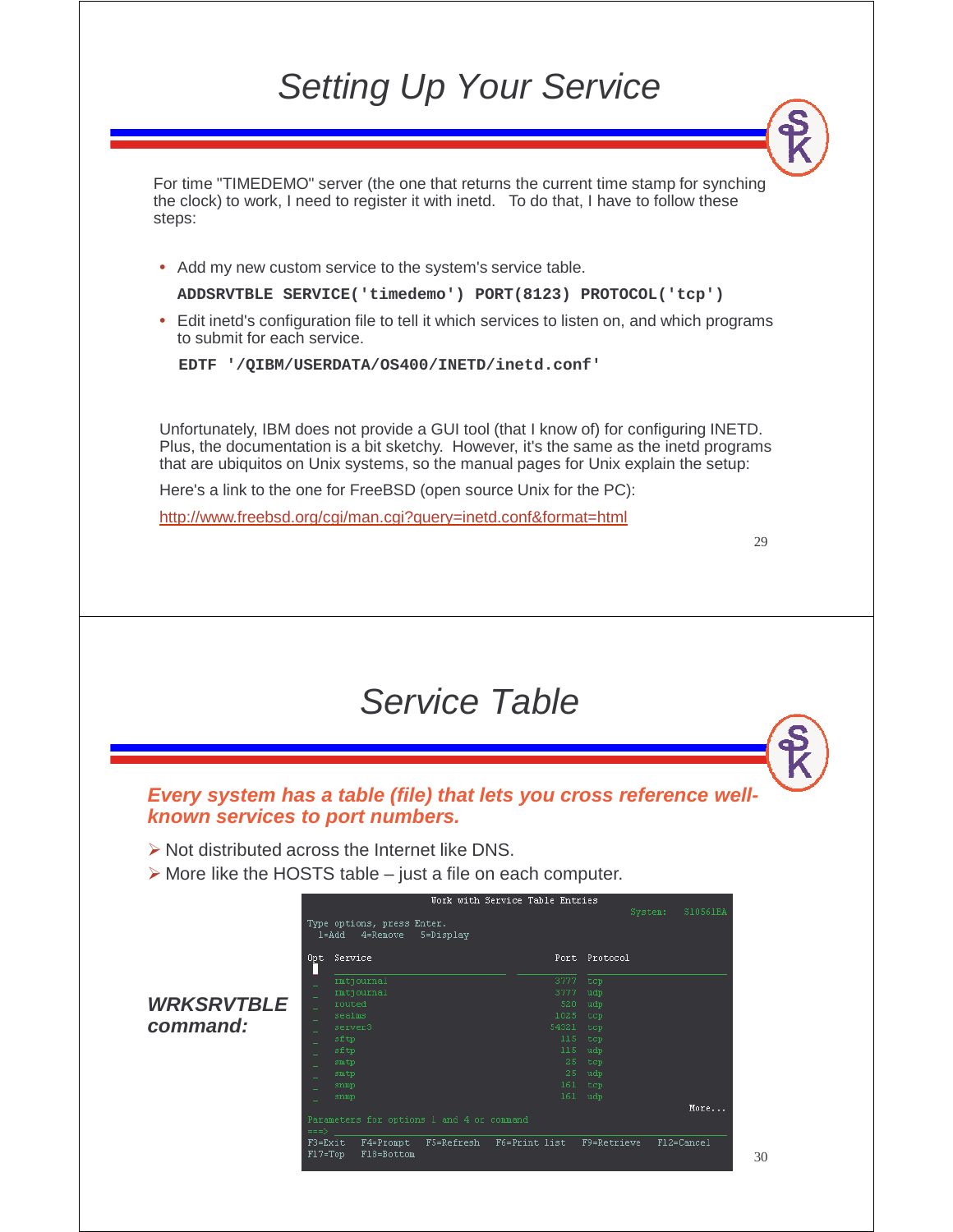## Configuring INETD

| Basic services<br>$^{\#}$ |        |        |        |              |      |                                  |
|---------------------------|--------|--------|--------|--------------|------|----------------------------------|
| #echo                     |        | stream | tcp    | nowait       | OTCP | * INTERNAL                       |
| #discard                  |        | stream | tcp    | nowait       | OTCP | *INTERNAL                        |
| #chargen                  |        | stream | tcp    | nowait       | OTCP | *INTERNAL                        |
| #daytime                  |        | stream | tcp    | nowait       | OTCP | * INTERNAL                       |
| #time                     |        | stream | tcp    | nowait       | OTCP | * INTERNAL                       |
| #echo                     |        | dqram  | udp    | wait         | OTCP | * INTERNAL                       |
| #discard                  |        | dqram  | udp    | wait         | OTCP | * INTERNAL                       |
| #chargen                  |        | dqram  | udp    | wait         | OTCP | * INTERNAL                       |
| #daytime                  |        | dqram  | udp    | wait         | OTCP | * INTERNAL                       |
| #time                     |        | dqram  | udp    | wait         | OTCP | * INTERNAL                       |
| #                         |        |        |        |              |      |                                  |
| timedemo                  | stream | tcp    | nowait | <b>OUSER</b> |      | /OSYS.LIB/MYLIB.LIB/SHOWTIME.PGM |

- Lines that begin with # are comments.
- Timedemo is the service name for port 8123
- Socket type is "stream tcp"
- INETD will not wait for my program to complete after submitting it.
- My program will run with the authority of the QUSER user profile.
- My program is called SHOWTIME in library MYLIB

**Use these commands to restart INETD to activate new config:**

**ENDTCPSVR SERVER(\*INETD) STRTCPSVR SERVER(\*INETD)**

31

## SHOWTIME Program (1 of 3)

The program that gets submitted by INETD

| D errMsg          | 's                      | 52a            |
|-------------------|-------------------------|----------------|
| D cmd             | s                       | 20a<br>varying |
| D buf             |                         | 20a            |
|                   | s                       |                |
| D data            | s                       | 26a            |
| D len             | 's                      | $10i$ 0        |
| D mySock          | s                       | $10i$ 0        |
|                   |                         |                |
| /free             |                         |                |
|                   |                         |                |
| $mySock = 0;$     |                         |                |
|                   |                         |                |
| exsr RecvCmd;     |                         |                |
|                   |                         |                |
|                   | if $cmd = 'SEND TIME';$ |                |
|                   | exsr SendTime;          |                |
| endif;            |                         |                |
|                   |                         |                |
|                   |                         |                |
| $cal1p$ close(0); |                         |                |
|                   |                         |                |
| $*INK = *ON;$     |                         |                |
| return;           |                         |                |

INETD will always pass you the connected socket as descriptor #0. You do not have to call socket() to create it, it has been done for you by INETD.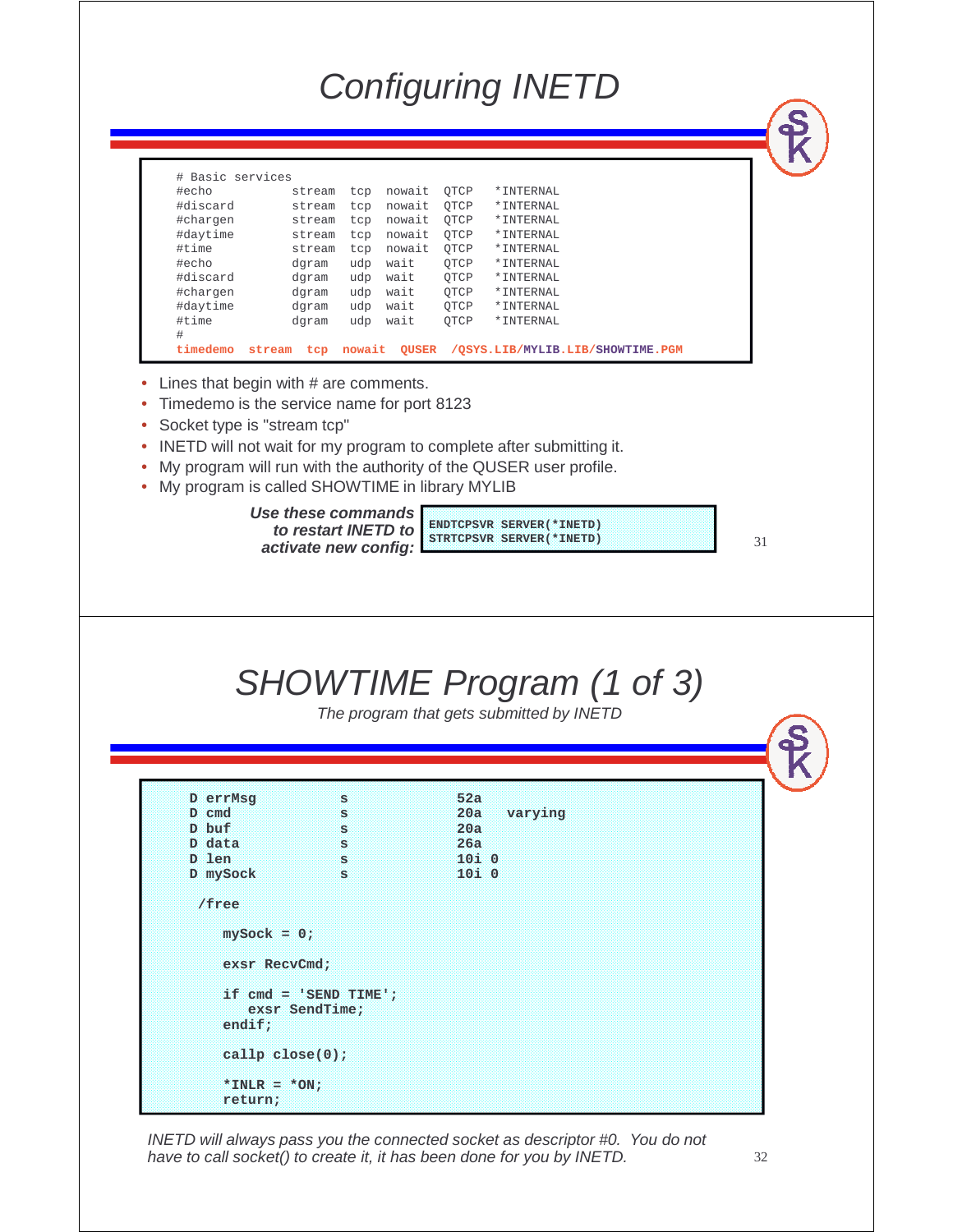#### SHOWTIME Program (2 of 3)

The program that gets submitted by INETD

```
begsr RecvCmd;
```

```
cmd = '';
dou ( %len(cmd)>1 and %subst(cmd:%len(cmd)-1:2) = x'0d0a' );
   len = recv( mySock: %addr(buf): %size(buf): 0);
   if (len = -1);
       errMsg = 'Error during recv.';
       leavesr;
   endif;
   cmd = cmd + %subst(buf: 1: len);
enddo;
// Translate to EBCDIC and strip off CRLF
but = cmd;QDCXLATE( %len(cmd) : buf: 'QTCPEBC' );
cmd = %subst(buf:1:%len(cmd));
%len(cmd) = %len(cmd) - 2;
```
**endsr;**



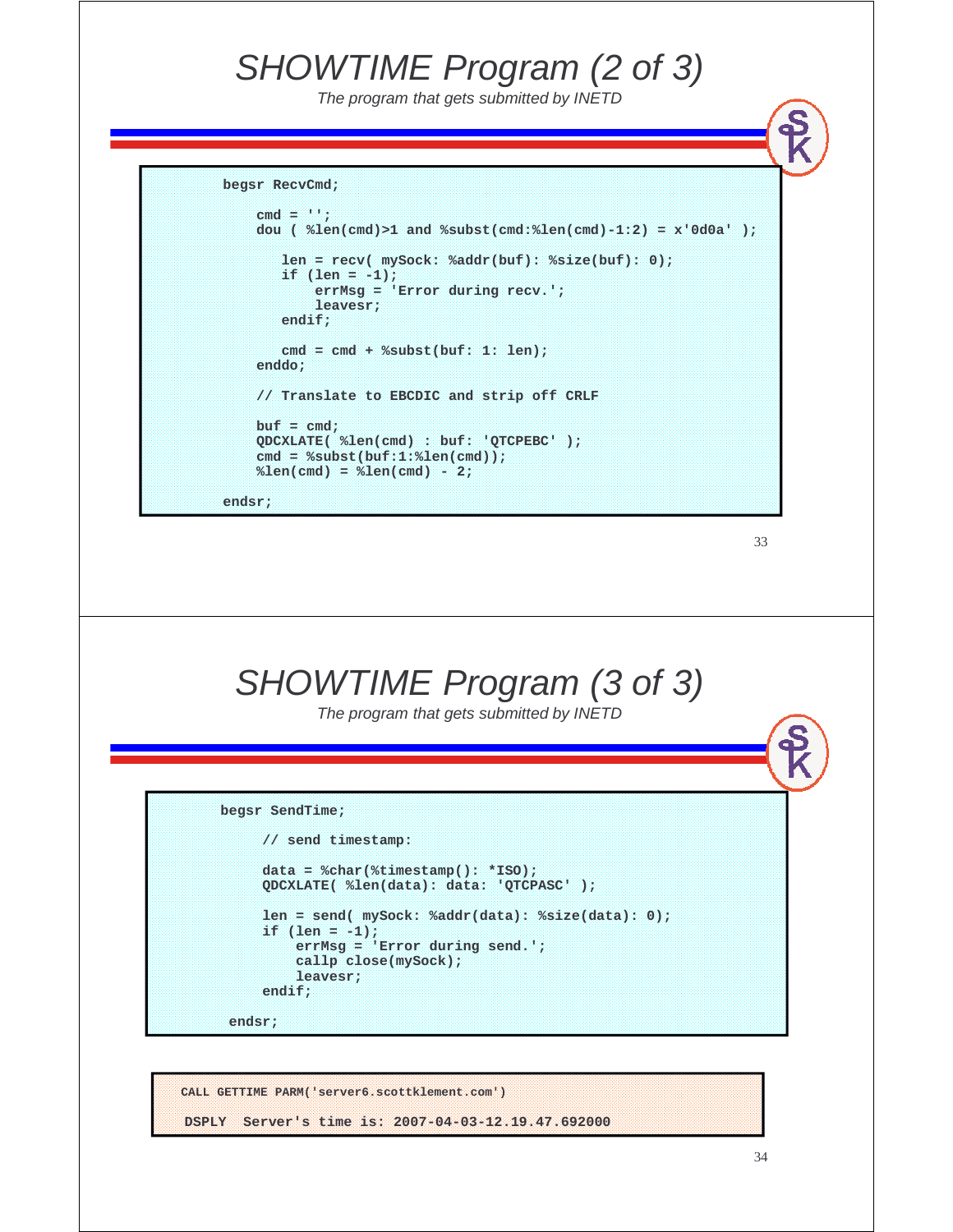#### Application-Level Protocols

Once you have the basics of connecting, binding, accepting and spawning written once, you can create a template, and do it the same way every time.

The hard part is knowing what needs to be sent and received!

Just as different people speak different languages, so do computer programs. Each one has it's own set of commands and expected responses. This is called an "application-level protocol."

For the most part, the only thing that changes from one application to another is what gets sent and received!

RED TEXT = Send by Server

 $BLACK$  TEXT = Sent by Client

#### Example Application: SMTP E-mail

**220 mail.scottklement.com is ready! HELO iseries.example.com 250 mail.scottklement.com Hello iseries.example.com [1.2.3.4], pleased to meet you MAIL FROM:<sklement@systeminetwork.com> 250 2.1.0 <sklement@systeminetwork.com>... Sender ok RCPT TO:<example@scottklement.com> 250 2.1.5 <example@scottklement.com>... Recipient ok DATA 354 Enter mail, end with "." on a line by itself From: Scott Klement <sklement@systeminetwork.com> To: Example Person <example@scottklement.com> Subject: Hello there. SOCKETS RULE! YEAH! . 250 2.0.0 l337fG6x032243 Message accepted for delivery QUIT 221 2.0.0 grungy.dstorm.net closing connection**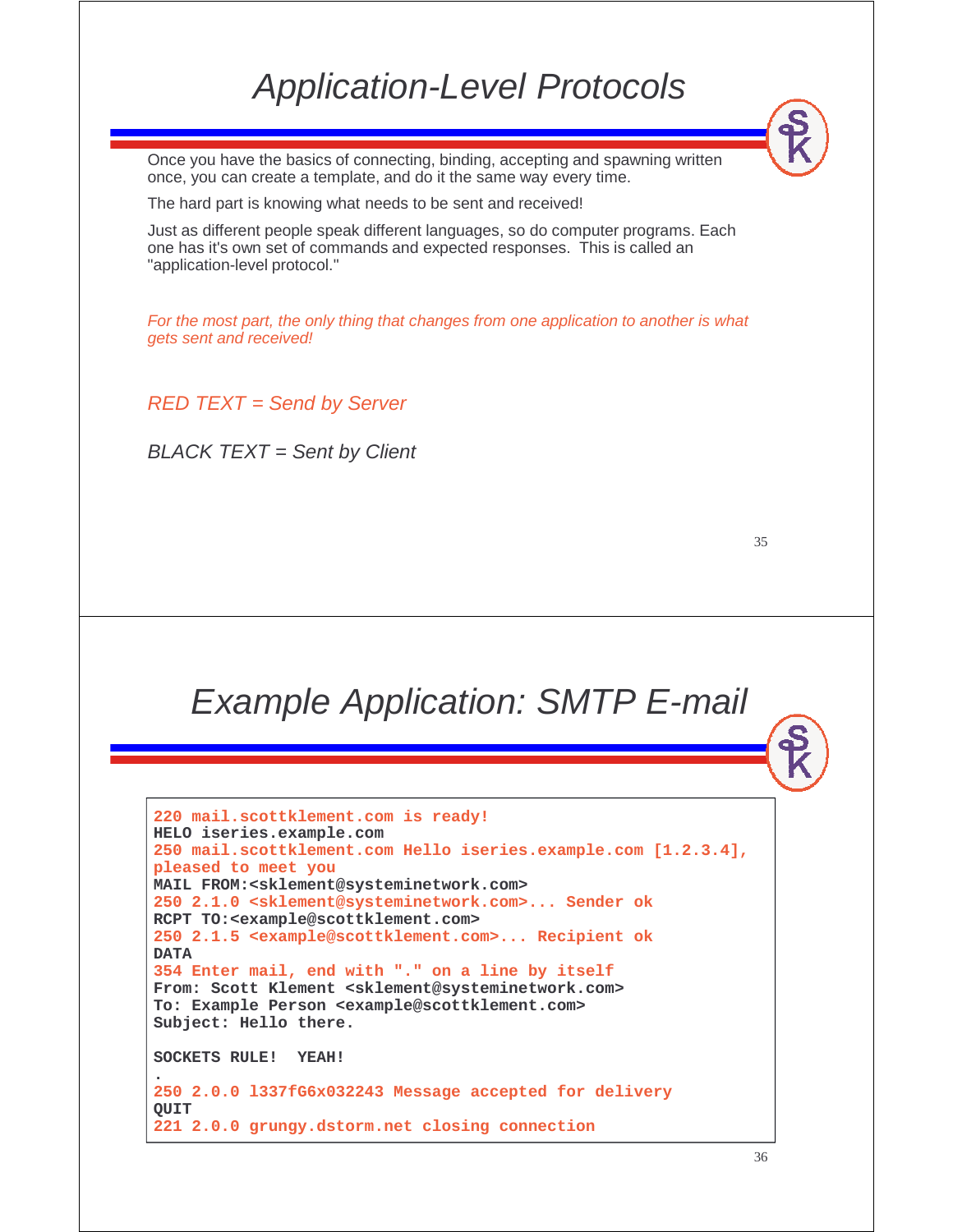#### Example Application: HTTP

```
GET /index.html HTTP/1.1
Host: www.scottklement.com:80
Connection: close
```

```
HTTP/1.1 200 OK
Date: Tue, 03 Apr 2007 07:49:09 GMT
Server: Apache/2.0.52
Content-Length: 8294
Connection: close
Content-Type: text/html; charset=ISO-8859-1
<!doctype html public "-//w3c//dtd html 4.0 transitional//en">
<html>
<head>
  <meta name="Author" content="Scott Klement">
  <title>Scott Klement's web page</title>
```
**. </html>**

**.**

Objective 3

# **WHERE TO FIND DOCUMENTATION**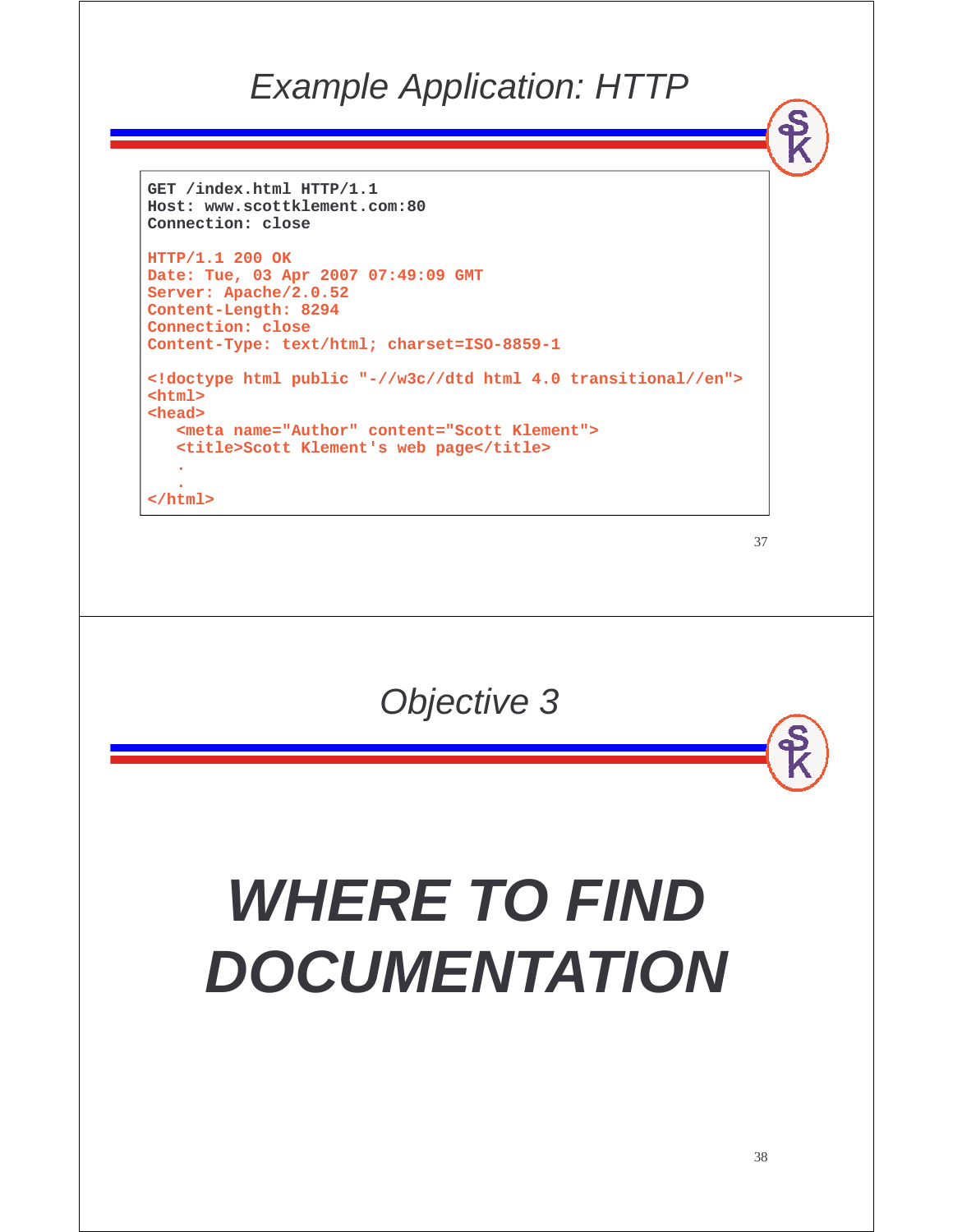## Where To Find Application Docs

The only difference between the ones I've shown you and other protocols is the exact commands and responses. They all pretty much work the same.

All of the Internet Standard Protocols are documented by Request For Comments (RFC) documents. Here are some of the more popular ones:

| <b>Protocol</b>  | <b>Description</b>                        |      |
|------------------|-------------------------------------------|------|
| <b>HTTP</b>      | <b>Hypertext Transport Protocol (Web)</b> | 2616 |
| <b>FTP</b>       | <b>File Transfer Protocol</b>             | 959  |
| <b>SMTP</b>      | Simple Mail Transport Protocol            | 2821 |
| POP <sub>3</sub> | Post Office Protocol                      | 1939 |
| <b>Telnet</b>    | <b>Basic Terminal Emulation</b>           |      |
| <b>TN5250</b>    | 5250 emulation over Telnet                | 1205 |

These are all publicly available. To get started, go to http://www.faqs.org/rfcs

39

# **More Information**

**IBM Provides documentation in the Information Center – but it's oriented towards the ILE C programming language. In RPG, you must write your own:**

- **Prototypes**
- **Data structures**
- **Constants**

**Or download them from my site! http://www.scottklement.com/presentations/**

**The official IBM documentation for the socket API is found under:** Programming / APIs / APIs by Category / Unix-type / Sockets

**Scott has a (V4, fixed-format oriented) tutorial about sockets on his Web site: http://www.scottklement.com/rpg/socktut/**

**Scott has also written articles in his newsletter: Introduction: article ID 51701 Error handling: article ID 51720 Server programming: article ID 51809 Server w/INETD: article ID 53182 Timing Out Sockets: article ID 53809**

**Tip:** To read these articles, key the article ID into the search box, in the upperright corner of **www.SystemiNetwork.com**